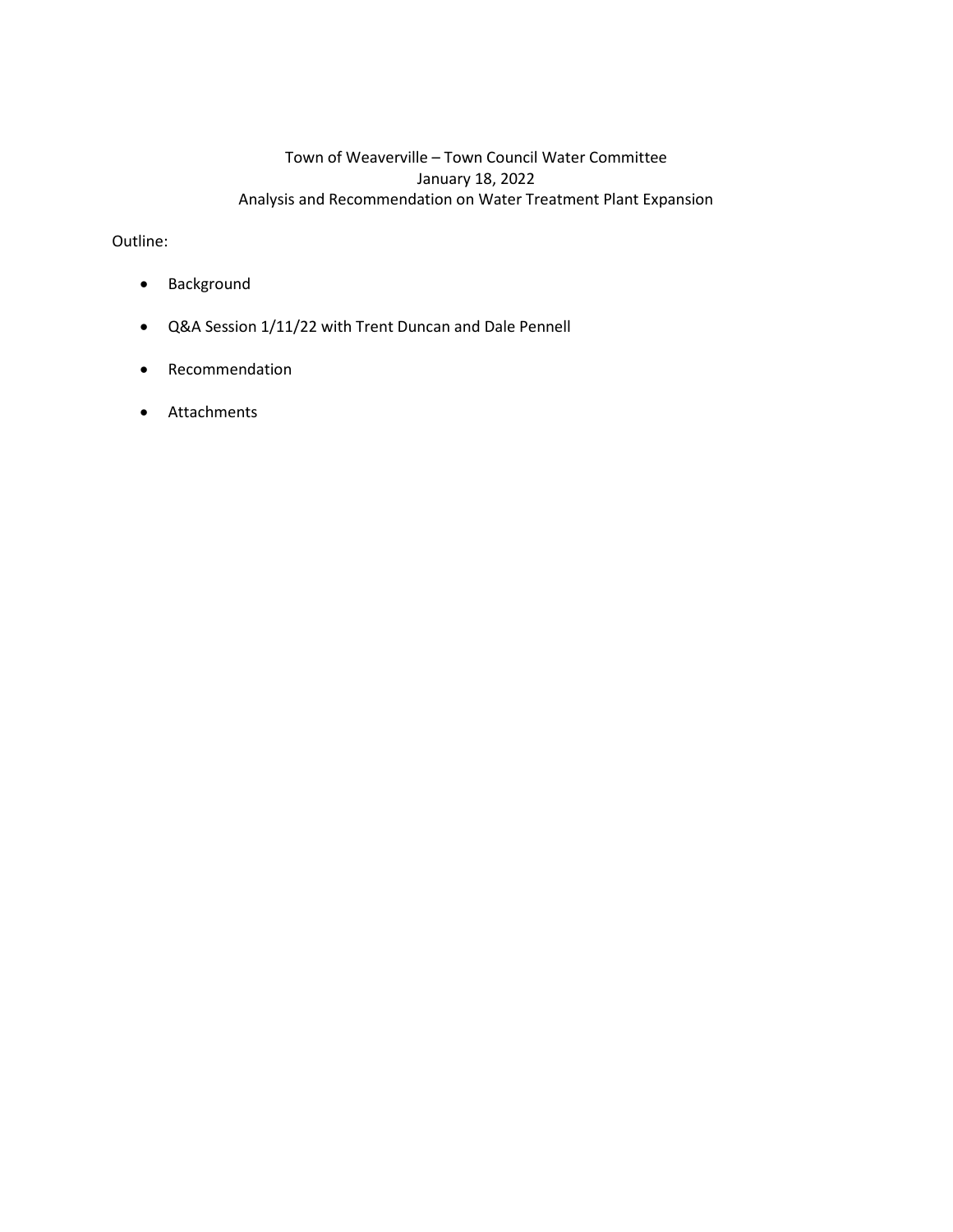# Outline of background info for developing questions for Water Committee Meeting

### (see attached proposals for additional content)

#### TOWN OF WEAVERVILLE

Weaverville Town Limits = Approximately 2,054 acres

Current Town population = 4,100

Population growth last 10 years = 46%; average last 30 years = 25%

Active water meters = 3,089 (verify based on last quarterly report); 211 are commercial/industrial

NC Water allocation per household = 400 Gallons per day

Average water use per meter = approximately 210 gallons (mixed residential and commercial) - verify if we can break this down between residential and commercial

Approximately 146 undeveloped acres within Town limits = approximately 850 additional units or nearly 180,000 gallons per day of additional demand based on 210 gallons a day average

Question: How do residential ADUs play into this future water use development?

#### WATER TREATMENT PLANT

Built in 1996 (25 years old) and was laid out to accommodate expansion.  $NCDEQ$  approved raw water withdrawal = 4.0 MGD Raw Water Intake Capacity from the Ivy River = 1.5 MGD Current Raw Water pumped from the Ivy River = 727,344 Gallons per day (verify with latest numbers) Approximately 90% of intake available as finish water Current Daily Average versus WTP Capacity = 48% Comprised of approximately 65 miles of 2-20 inch lines 7 reservoirs with 3.7 MG total capacity (Question: how much of this capacity can we currently use?) 4 pump stations Proposed expansion = 1.5 MGD additional capacity

Weaverville Water Boundary = Approximately 13,500 acres

### IVY RIVER

Creates boundary between Buncombe and Madison Counties

Ivy River Watershed drainage area at WTP intake consists of 112 square miles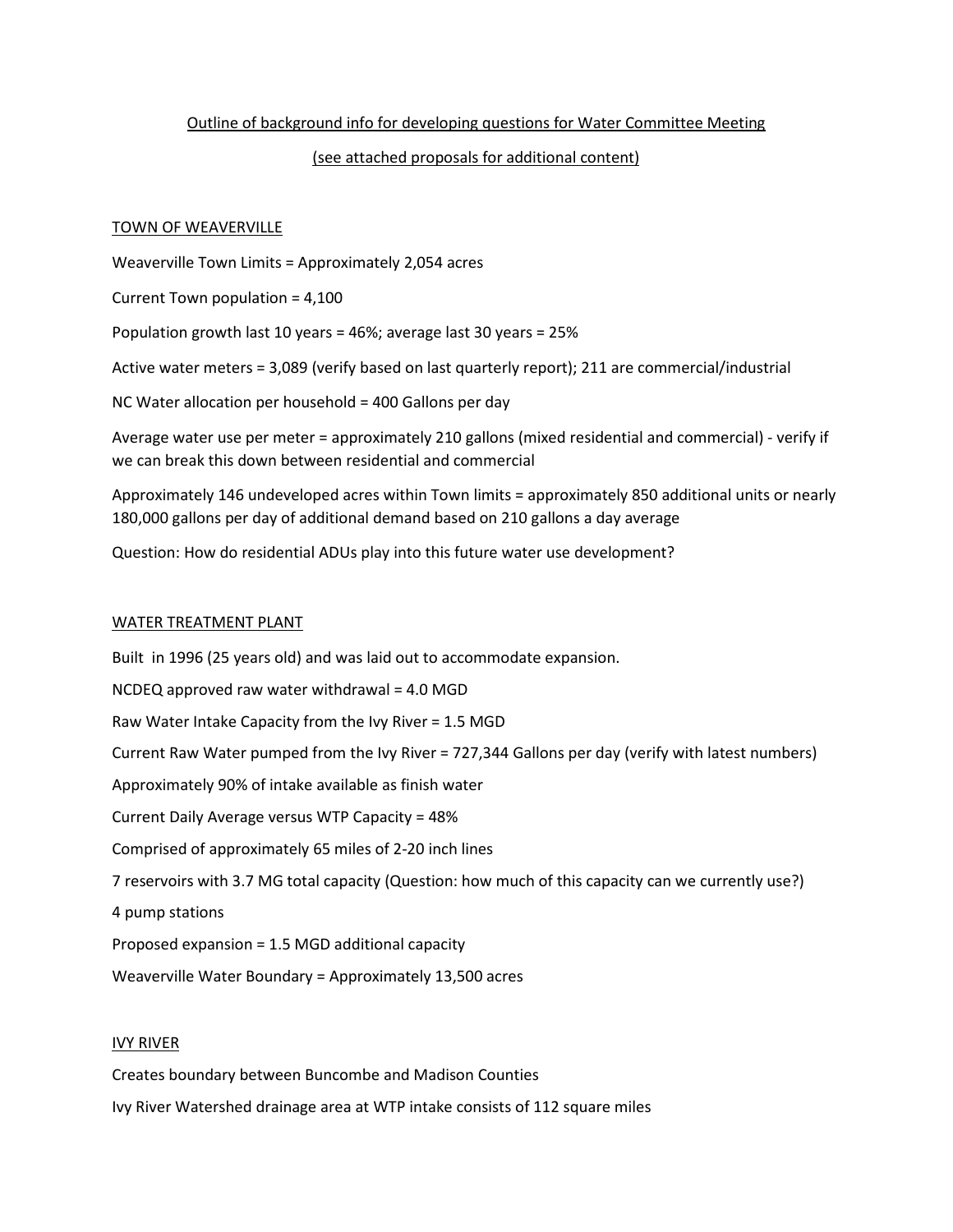Average daily flow = 34 MGD or approximately 7 MGD during extreme low flow events Protected by NC legislature and classified as a WS-II water supply by NCDEQ Considered environmentally sensitive, limited water source; protection, conservation,

### **EXPANSION**

Construction timeframe = 52 months, approximately 4.5 years.

Estimated construction costs = \$13.5M

# IMPROVEMENTS

Generators, Permanent Air Scour Unit, Holding Tanks, Sludge piping building upgrades, Sediment basin concrete repairs/coating

Aging infrastructure

Asheville Interconnect - upgrade lines from 8 inch to 12 inch and add booster pump station - Est. const. Costs = \$10.1M and purchase water from AVL

#### REVENUE SOURCES

Capital Reserve Fund - Water Fund established June 2018 Grants - in progress Other Grants or Programs we might qualify for? Water Rate increases? Low interest/long term USDA loans Partner with Buncombe County?

### **August 2017 McGill Preliminary Report**

Growth projection 80% WTP capacity by 2021; this projection inaccurate.

WTP expansion and waterline upgrade estimated costs = \$7.5M

#### **April 2018 Withers Ravenel Preliminary Report**

Weaverville-Mars Hill Interconnect - 200,000 Gallons per day emergency commitment.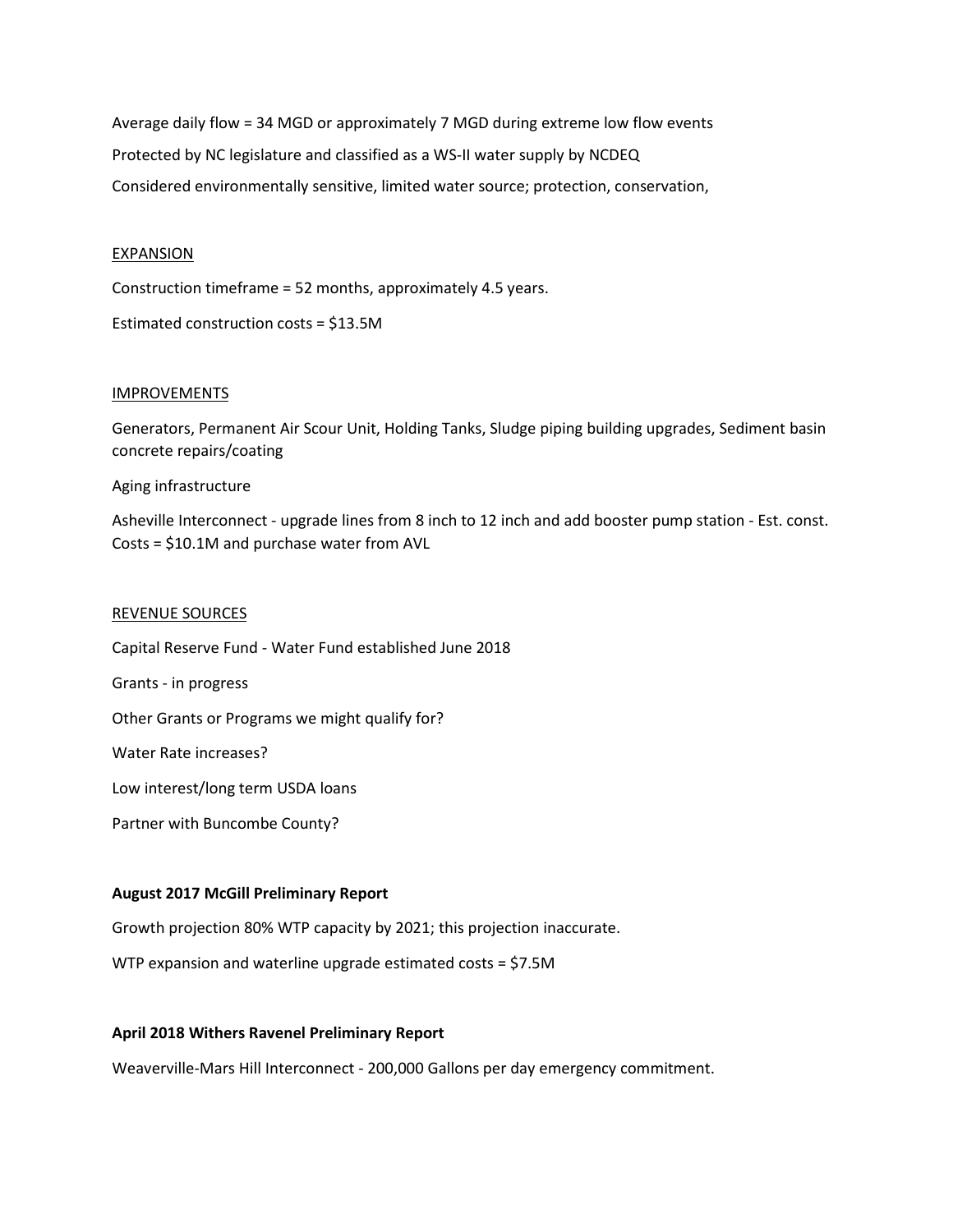Question: when was agreement made, has it ever been used, and can they get water from AVL or Woodfin?

Recommendations in report:

- Improve system loops and capacity
- Lowest cost = purchase water from Asheville and upgrade interconnect and lines = est. costs = \$5.18M
- Waterline expansion Clarks Chapel/Ollie Weaver 17,600 LF of new lines at \$2.53M
- USDA loan (40 years at 2.13%), \$2.46M with annual payment of \$296K
- Question: payoff timeframe? 9 years?

# **October 2021 Withers Ravenel Draft Report**

Proposed to rate increase of 5%/Year for 4 years

Population Growth of 25% over last 30 years

Grants recommended to offset costs

WTP expansion = in-stream aquatic habitat study and development of aggressive drought management plan.

Recommends WTP expansion at \$13.5M as alternate 2

Recommends purchase water from AVL with line upgrades and pump station at \$10.1M as alternate5

Alternate 1 = no action (does not address critical system upgrades)

(verify) Alternate 2-3 = groundwater wells/combination - expensive and engineering considerations

# **THOUGHTS**

- Latest report addresses population growth, system concerns, alternative water sources, and includes cost analyses.
- WTP is in need of improvements now; generators, etc.
- Growth is here, need to plan for additional demand NC water allocation versus real average is quite different.
- Have time to make a thorough informed decision.
- Low storage/1-1.5 days reserve if WTP offline.
- Question: Improvements/Upgrades, Interconnect, Expansion all of these are important and can we assign priorities?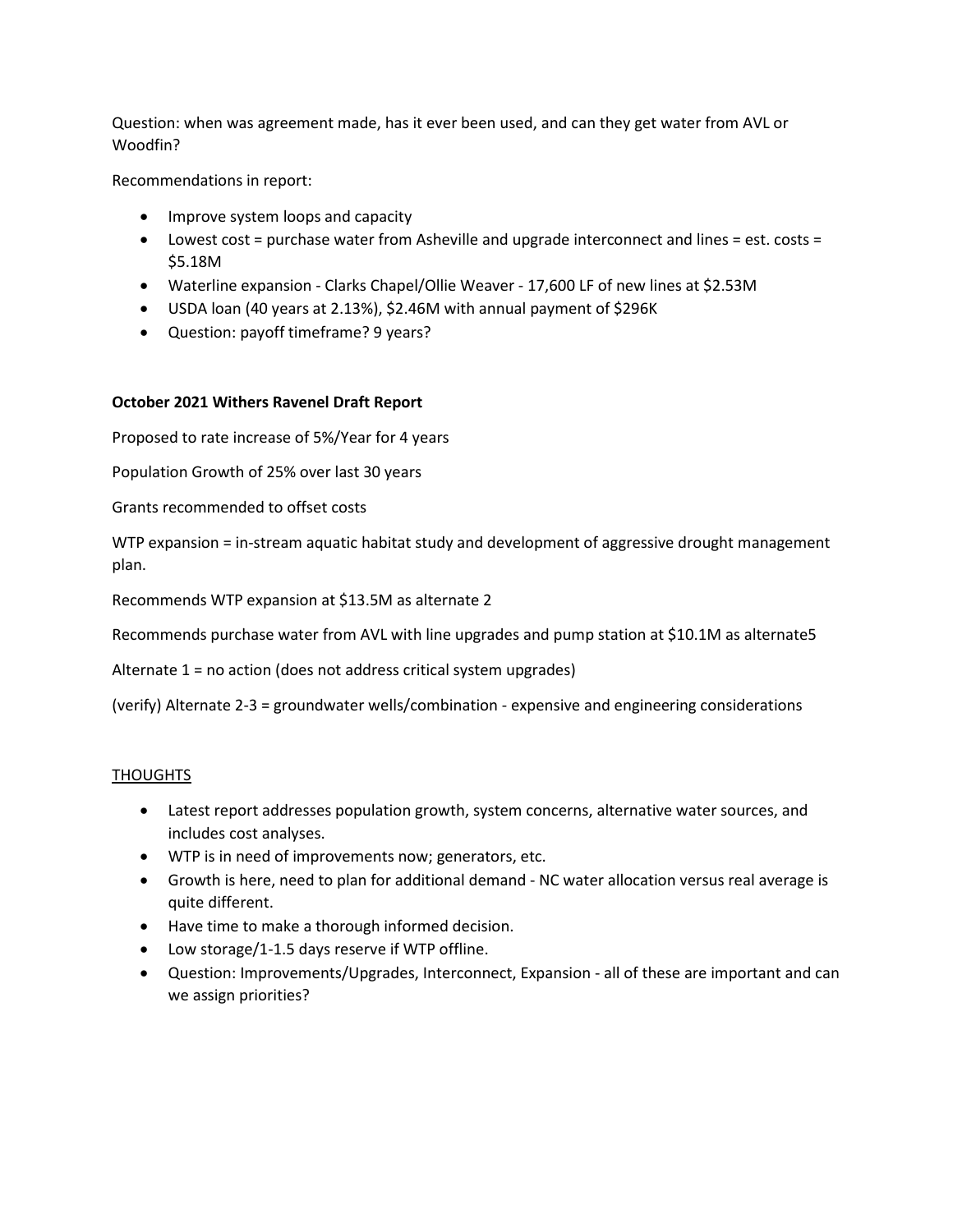# Q&A Session 1/11/22 with Trent Duncan and Dale Pennell

# (see meeting transcript for discussion/answers to below)

Questions regarding WTP and possible future expansion:

- 1. The Weaverville Water Boundary is approximately 13,500 acres (scaled the map); see McGill Town of Weaverville Water System Map with zoning map overlay. Is this water system boundary map accurate and does it represent the current and future service area to be supplied by the Town and WTP? Much of this area is outside the current 2,054 acres within the Town limits.
- 2. Is there a water master plan or is one being developed?
- 3. Is there or can there be a water footprint map developed?
- 4. Would want to see overlay of actual customers, how many customers in town and how many out of town?
- 5. Can the unused portion of the NC DEQ approved raw water withdrawal of 4.0 MGP be used by other nearby municipalities, like Mars Hill?
- 6. What are the other options for north Buncombe County residents and/or Madison County residents to get water should the WTP not be expanded for future growth? What are the practical limitations of those?
- 7. Regarding the 7 reservoirs with 3.7 MG total storage capacity, what capacity can be filled currently? If only 1 to 1.5 days storage, this seems like a safety issue. How can current storage capacity be more fully utilized?
- 8. What is the average residential usage?
- 9. Is the current average usage of 210 gals per meter increasing or decreasing over time? Do we know how this usage compares to other municipalities?
- 10. What does the WTP need right now? Generators, scour unit, holding tanks, etc.
- 11. What portion of the WTP expansion includes these items? Maybe this is in the Withers Ravenel report.
- 12. Do we have an independent source to advise when/if current construction costs will decrease?
- 13. Currently the Town has a 40-year USDA loan of \$2.46M for the Clark's Chapel/Ollie Weaver waterline extension. What is the current annual payment and what is the expected payoff date?
- 14. What is the status on the original loan (25 years ago) to build the plant how much do we owe and when will it be paid off?
- 15. Regarding the June 2018 Capital Reserve Fund Water Fund, how much is currently in the fund and how much can be used towards current debts, WTP improvements and expansion?
- 16. The current issues appear to be lack of generators and minimal storage.
- 17. Priorities appear to be the need for new equipment, repairs, increased storage, AVL interconnect upgrades, WTP expansion.
- 18. What is Withers financial stake in this?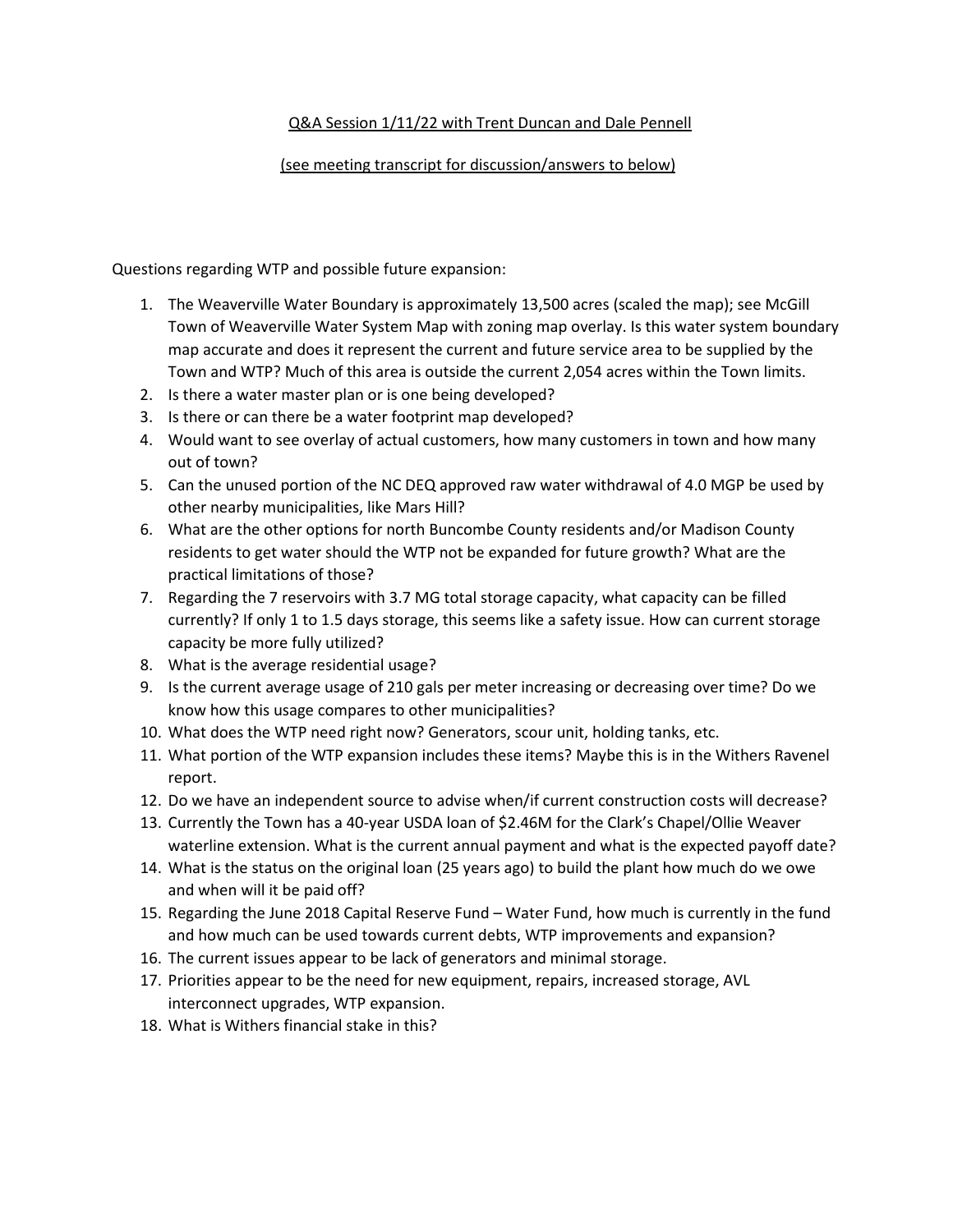# Recommendation of the Town Council Water Committee

Following several water expansion proposals from WithersRavenel, meetings with the Save the Ivy organization and a 1/11 meeting with Trent Duncan and Dale Pennell, the water committee is recommending the following:

- 1. Short term improvements to WTP within next six months pending grant monies status
	- a. Facility needs to be world-class, safe and efficient at all times
	- b. Trent's team requesting generators, chemical system, etc for several years
	- c. Funding can occur through capital reserves and ARP funds, and grant monies and other sources
	- d. Proposed motion at next Town Council meeting:
		- i. Provide Trent's team what he needs ASAP
		- ii. Investigate any other efficiencies to be gained in existing facility
		- iii. Apply to all available Federal, State, local/regional funding opportunities
- 2. Regional concept for WTP
	- a. 80% of the area served by WTP, and 30% of users are outside town borders
	- b. This disparity will grow, since current town area can only support about 850 more units/180,000 gals per day
	- c. New users from WTP will come from Buncombe County, Marshall, Mars Hill and Madison County
	- d. 100% funded by water users; Weaverville taxpayers do not fund this growth or benefit from it
	- a. WTP has been 100% managed by plant personnel and Town Council
	- b. Meanwhile, similar organizations like MSD (Sewer) and Asheville Airport are run by boards with regional stakeholders
	- c. Proposed Motion at next TC meeting:
		- i. Continue Al Root/Selena's efforts to have regional involvement in WTP see the 2013 Ivy River Watershed Source Water Protection Plan
		- ii. Form a committee to investigate the feasibility of a regional water authority, with potential stakeholders from Buncombe County, Marshall, Mars Hill, Madison County and Friends of the Ivy, Madison and Buncombe County Soil & Water Conservation District, Land-of-Sky Regional Council, etc. - See NC DEQ Surface Water Protection Program for the Ivy River
- 3. WTP expansion delay decision 6 9 months or longer as needed depending on results of #2
	- a. Town council and WTP staff need to be responsible stewards for Ivy River water resources AND support WTP users
	- b. Existing water capacity will support all potential growth within town borders and currently approved development projects for the foreseeable future; we don't have to act today, though we understand a plan to address future water needs should be implemented in the near future.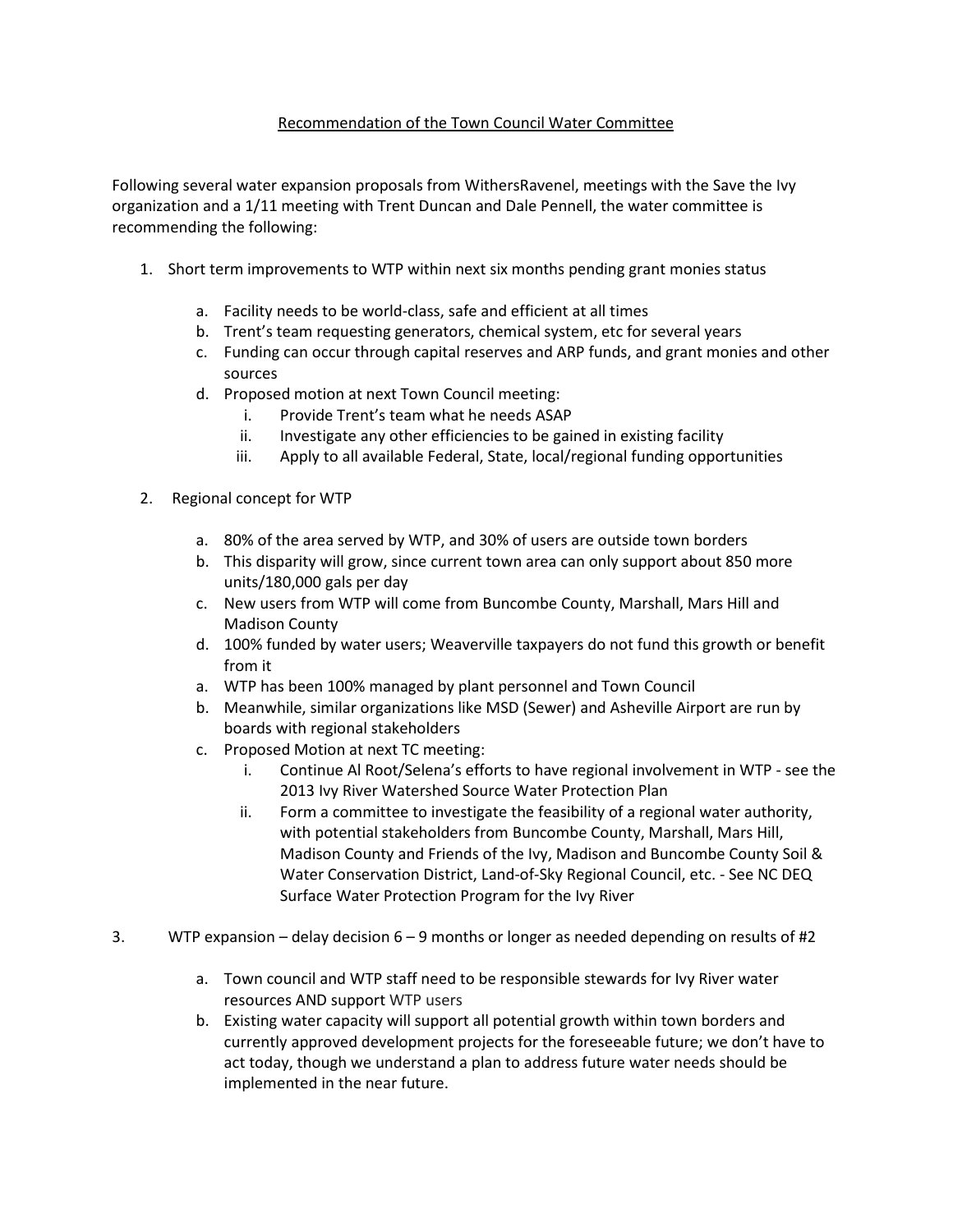- c. Proposed cost of \$13 mil for expansion is almost double earlier quote of \$7mil; current uncertainty around when/if costs will trend downward
- d. Future development outside town borders will continue to happen with or without town's involvement
- e. Friends of Ivy group have raised important environmental, measurement and efficiency questions to be considered moving forward
- f. Proposed Motion at next TC meeting:
	- i. Delay expansion of current WTP indefinitely (anticipate 6-9 months or longer depending on results of #2), while we implement #1 and #2
	- ii. Consider any potential impacts on near term development requests outside town borders